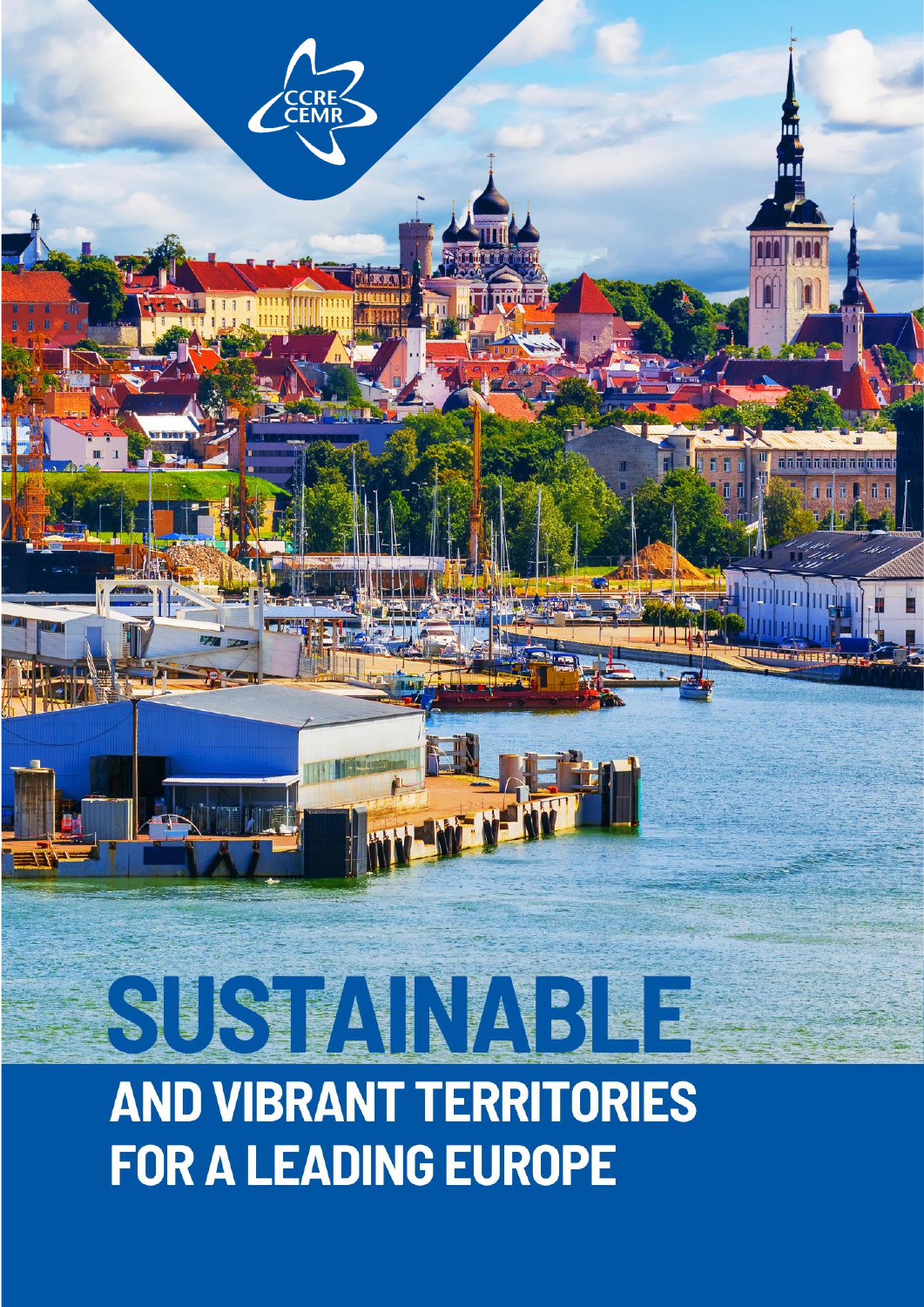We, local and regional elected representatives gathered in national associations of local and regional governments across 41 European countries, members of the Council of European Municipalities and Regions (CEMR), strive for **"***Empowering local and regional Europe, while promoting a more inclusive and sustainable future for all citizens and generations to come*". We share values of local democracy, rule of law, solidarity, equality, diversity and sustainability, embedded in the 2030 Agenda, the European Green Deal, and the European Treaties and Charters.

#### **6 concrete proposals to bring Europe closer to its citizens**

**1. A permanent mechanism for citizen consultation** in the form of citizen panels, with people drawn by lot and brought together to reflect on major European societal issues, must be formalised.

**2. Every year, 9 May should be dedicated to a debate on the European project**, its benefits andchallenges such how to build a decarbonised society, in every school and in every municipalityand region in Europe.

**3. Relaunch twinning** to offer all young people the opportunity to visit their twin city in Europe before the age of 18. This will contribute to the construction of a European citizenship, also inthe framework of a work on memory to share where the idea of European construction comesfrom.

**4. An Erasmus for territorial civil servants** - The mobility of public agents is written into the textsbut in reality, it does not really exist. We propose an Erasmus dedicated to civil servants on the basis of an exchange between local authorities (twinned if possible) over a period of 3 months, 6 months or one year. This period would be integrated into the career of the civil servant as a training period and would give rise to aid from the European Union or the State to the participants and/or the authorities concerned.

**5. Other European universities** - beyond the two Colleges of Europe can be created to train people in a European spirit.

**6. A Europe proud of its cultural and linguistic diversity**: Invest in language learning so that by 2040 every European can at least speak English and two other European languages, in additionto their own.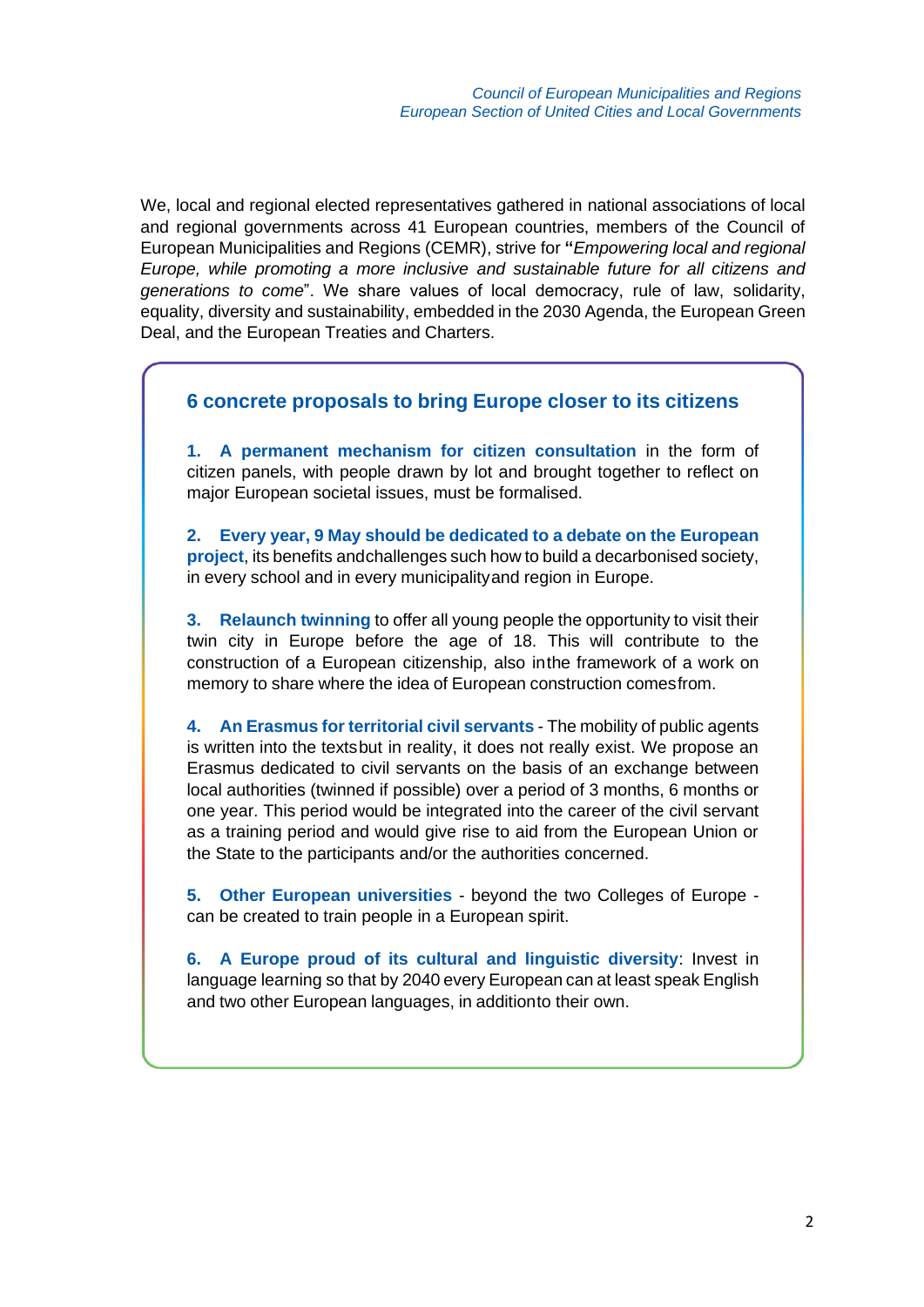# **Fostering citizens' engagement**

Given their proximity to people, communities and places they serve, local governments play a central role in fostering participation of citizens in the public debate across Europe: they are key to enable people to have their say and co-design public policies that will impact their lives. Beyond traditional forms of participation such as voting or referendum, it takes the form of promoting community-led projects, participative budgeting, consultations through citizens panels, mobilisation of young people through youth councils and new experimentations of participation of all groups (migrants, senior citizens...).

✓ This is the entire **ecosystem of action** that Europe must take into account when launching legislative proposals and strategies, because they will have an impact on local capacity to act.

#### **Leaving no one and no place behind**

The sustainable, inclusive and resilient future of Europe can only exist if no one and no place is left behind. All territories matter in Europe, from the small villages in rural areas to very dense urban centres of Europe's metropolitan areas. Therefore, the principles of subsidiarity and local self-government must be guaranteed.

- ✓ National governments and the EU need to **address territorial disparities**, and strive to give local and regional governments the means to achieve the best possible quality of life, access to public services, health care and education wherever people live.
- ✓ Specific attention must be brought to territories under threat of **depopulation** and desertification, within but also beyond cohesion policy
- ✓ **A Europe that recognises the value of territorial diversity is needed** supporting all territorieswhatever their size and tailoring its approach and funding conditions

# **A Europe that respects its entire population**

If Europe is to be a leader and live up to its commitments to the fundamental rights and principles enshrined in treaties, the institutions and governments at all levels will require transformational approaches, honesty and bravery to tackle root causes of social injustice and discrimination which arecomplex and varied.

- $\checkmark$  Women who make up half or more of the population—must have equal representation and influence at all levels in policy-making and implementation, especially in European institutions, with quotas if necessary. Currently, women account for around 30% of municipal councillors, but only 15% of mayors. And at European level, women represent 40% of members of the European Parliament but only around 25% of the members of the Committee of the Regions.
- $\checkmark$  Traditionally marginalised groups including, among others: young people, ethnic minorities, disabled persons, LGBTQI+, migrants must have a voice in shaping the policies that impact their daily lives and must find their way in our society with no discrimination and with the same chances of integration.
- $\checkmark$  This could be achieved by removing barriers to voting and standing for elected office, including: lowering minimum age requirements to 16 years for European elections, ensuring high quality affordable childcare, and pursuing participative approaches to governance at all levels.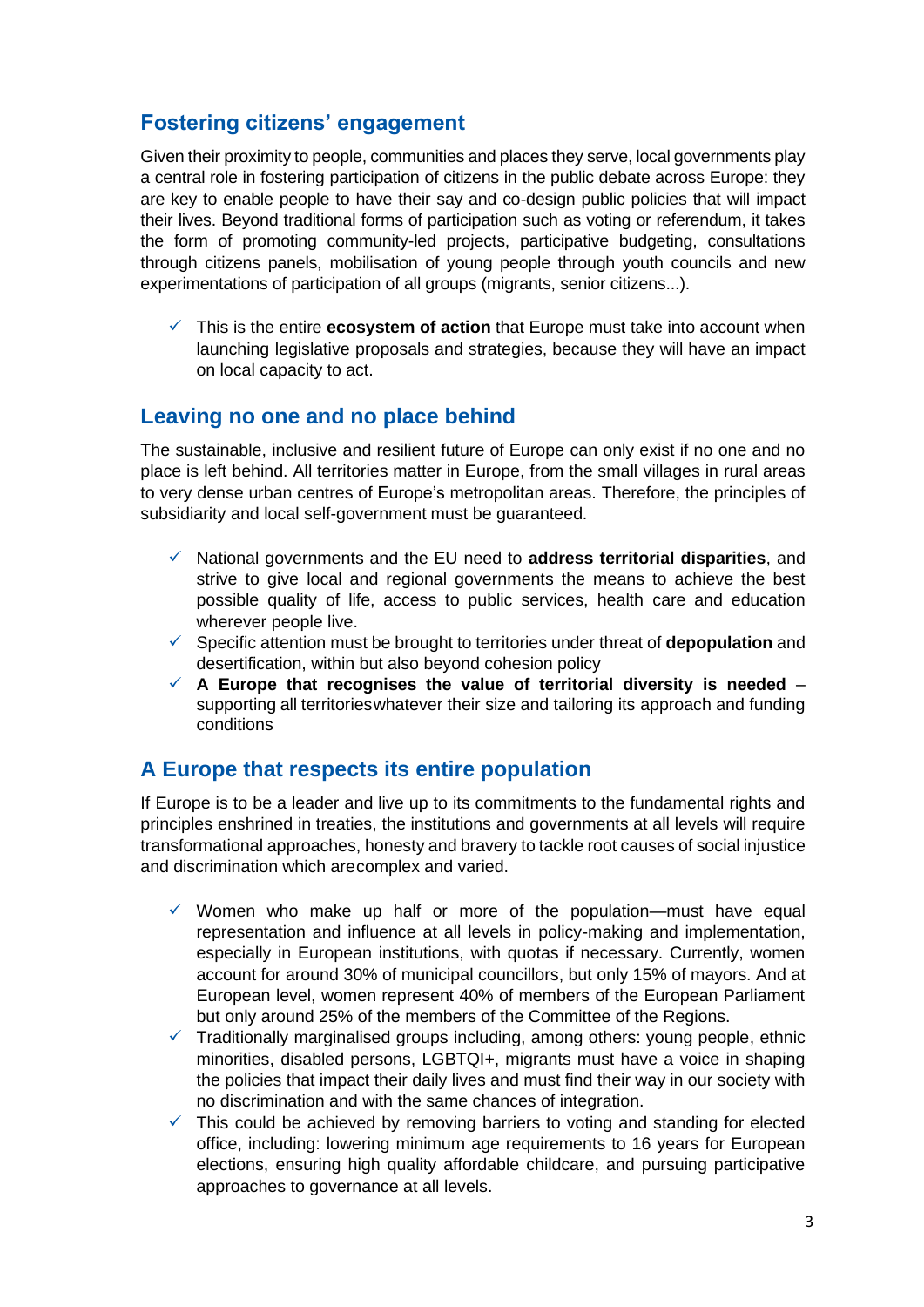# **Migration: from emergencies to long-term strategies**

In the next 30 years, there will be many waves of migration in the world and towards Europe in particular, due to wars, poor economic conditions, survival, or climate change. In order to prevent the potential failure of the European Union and to avoid the erection of border fences in Europe, we strongly support the proposal of the Commission for an efficient strengthening, management and safeguarding of the external European border. A common *European asylum system* has to be based on the principle of fair burden sharing between Member States. People with migrant background bring many positive effects to our European society. Respect and dignified inclusion in our municipalities and regions are needed to ensure the best possible integration. Coordination between all players concerned including all spheres of governance is essential.

- $\checkmark$  Improving the capacity of local and regional governments to better implement integration policies, while strengthening the role of national associations of local and regional governments, is crucial.
- $\checkmark$  The latter are also key actors in strengthening coordination between different spheres of government in developing adequate joint European responses for migration.
- $\checkmark$  Europe must also secure long-term structural funding to support local and regional governments in their endeavor, beyond short-term actions and promoting the exchange of knowledge which must remain at the heart of European action.
- $\checkmark$  One of the major issues both for Europe and its local and regional governments is also to overcome negative attitudes towards migration, including through building global citizenship (education and awareness raising through local and regional governments).
- ✓ Support for decentralised cooperation between local and regional governments of arrival and origin can help to give people better opportunities in their own country or better integration in their host territory.

#### **No Green Deal without the involvement of empowered local and regional governments**

Thousands of municipalities and regions across Europe have committed to the Covenant of Mayors, which recently renewed and aligned its ambition to the objective of the European Union to become carbon neutral by 2050. Local action plans serve as tools to engage citizens on climate mitigation, adaptation and biodiversity protection. Municipalities and regions also play a major role in carrying out energy-efficient renovation and allow their citizens to access secure, sustainable and affordable energy or water.

- $\checkmark$  Green transition requires a strong collaboration across all spheres of governance to accelerate decarbonisation; municipalities and regions are an integral part of the solution in partnership with citizens, the private sector, civil society and peers across the globe, as long as ambitious climate and energy action is accompanied by enabling frameworks, measures and financial resources for local and regional governments.
- ✓ With the appropriate European or national financial and capacity-building support, and in their own right, local decision makers will have the capacity to take ambitious and bold action to tackle and adapt their territories to climate change and drive the transition towards a greener and fairer society (including by upgrading existing infrastructure).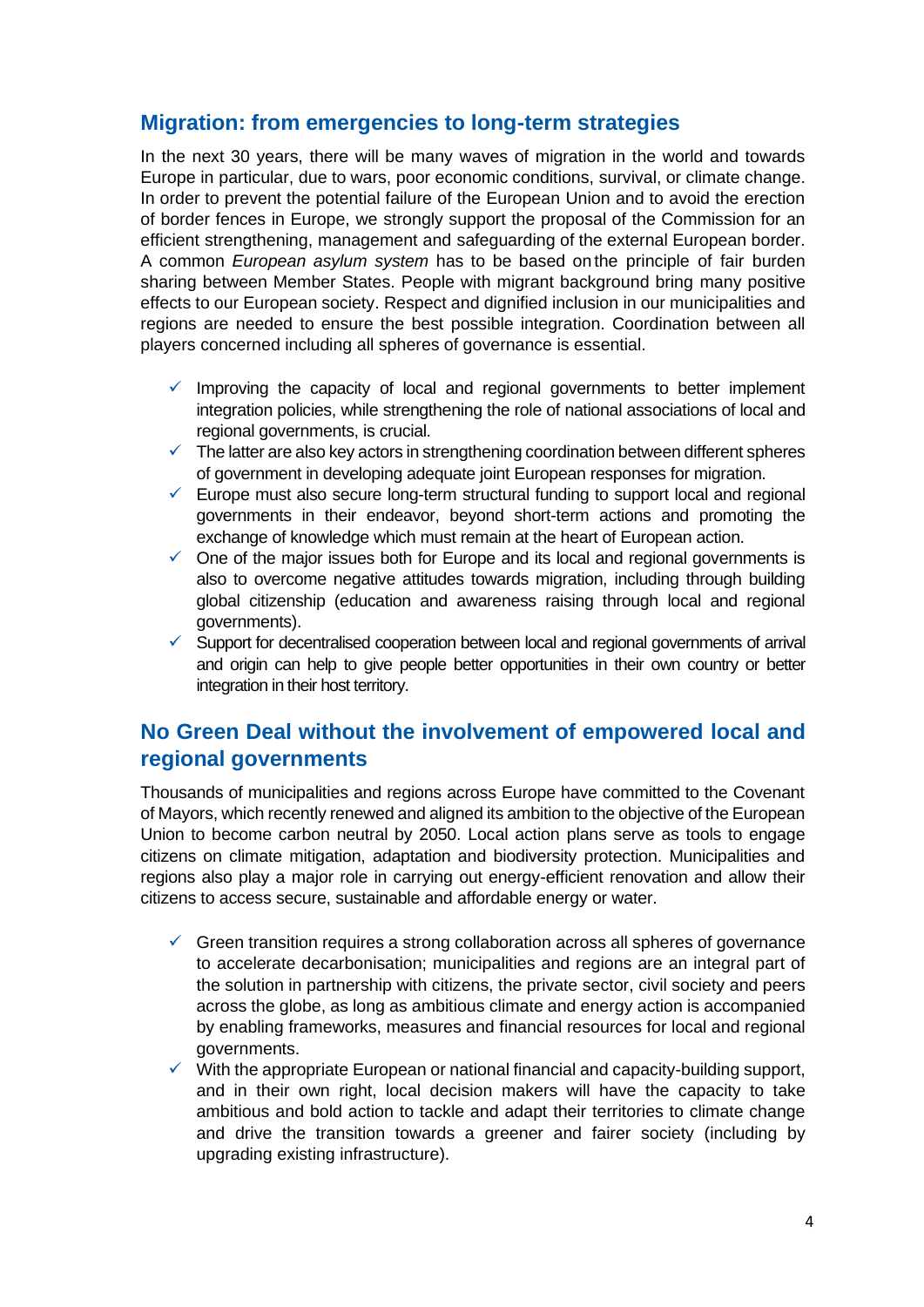$\checkmark$  A strong Europe that invests in active and sustainable mobility to connect people, through more investments for mobility solutions that connect Europe's territories, especially those left aside by the TEN-T core network corridors and further development of cycling paths within and between cities such as the Eurovelo.

# **Digital transformation in all types of territories**

While maintaining a human face in the delivery of public services, supporting the most vulnerable and ensuring territorial cohesion, many local governments, as users and providers of digital services, feel the need to make the necessary adjustments to the organisation of their internal processes and their communication with citizens in order to prepare for new innovations, such as artificial intelligence, and put it to good use in the local environment.

- To achieve the goal of economic, social and territorial cohesion, the EU should strive to ensure that citizens, companies and public administrations in every region and municipality have access to very high-capacity networks (i.e. fixed line and/or 5G/6G).
- $\checkmark$  Ensure a transparent transfer of data between different systems in accordance with the once- only principle across Europe. An enabling legislative framework as well as financial & skills development support must be offered to local and regional governments.
- $\checkmark$  Accessibility, security, availability and usability must be guaranteed so that services can be used by all in a non-discriminatory manner, including for developing shared platforms to provide services or collaborate with existing ones - taxi transport, home exchange, home rental, shared mobility, meal delivery, etc.

# **New forms of partnerships - Internationalisation of municipalities as the way forward**

Cooperation with partner municipalities and regions in the EU and beyond its borders allows for mutual exchange of know-how, public sector expertise and peer learning to reinforce local institutions, develop innovative public policies but also and above all, it allows for the Europeans to know each other and feel part of the European project and future.

- $\checkmark$  Town-to-town cooperation, twinning, and other exchange opportunities need to enter a new phase; one that builds on the tradition of friendship and cultural exchange while advancing common values and reflecting citizens' concerns and solutions.
- $\checkmark$  European institutions must recognise the internationalisation of municipalities and regions as paving the ways towards achieving global agendas at the service of citizens on the ground.
- $\checkmark$  All European Countries are entitled to join the European Union when they share the values of the European Union. To ensure that this is possible, the EU need to invest in all candidate and neighbouring countries to support the strengthening of local democracy, the promotion of the European values, human rights and rule of law, localise the Association Agreements, and increase and facilitate the access to EU programmes for municipalities and regions.
- $\checkmark$  EU institutions must also actively include representative associations in their work, inviting them to contribute to joint endeavours. This joint working should extend to multilateral fora, allowing Europe to speak with a collective voice that represents all levels of government.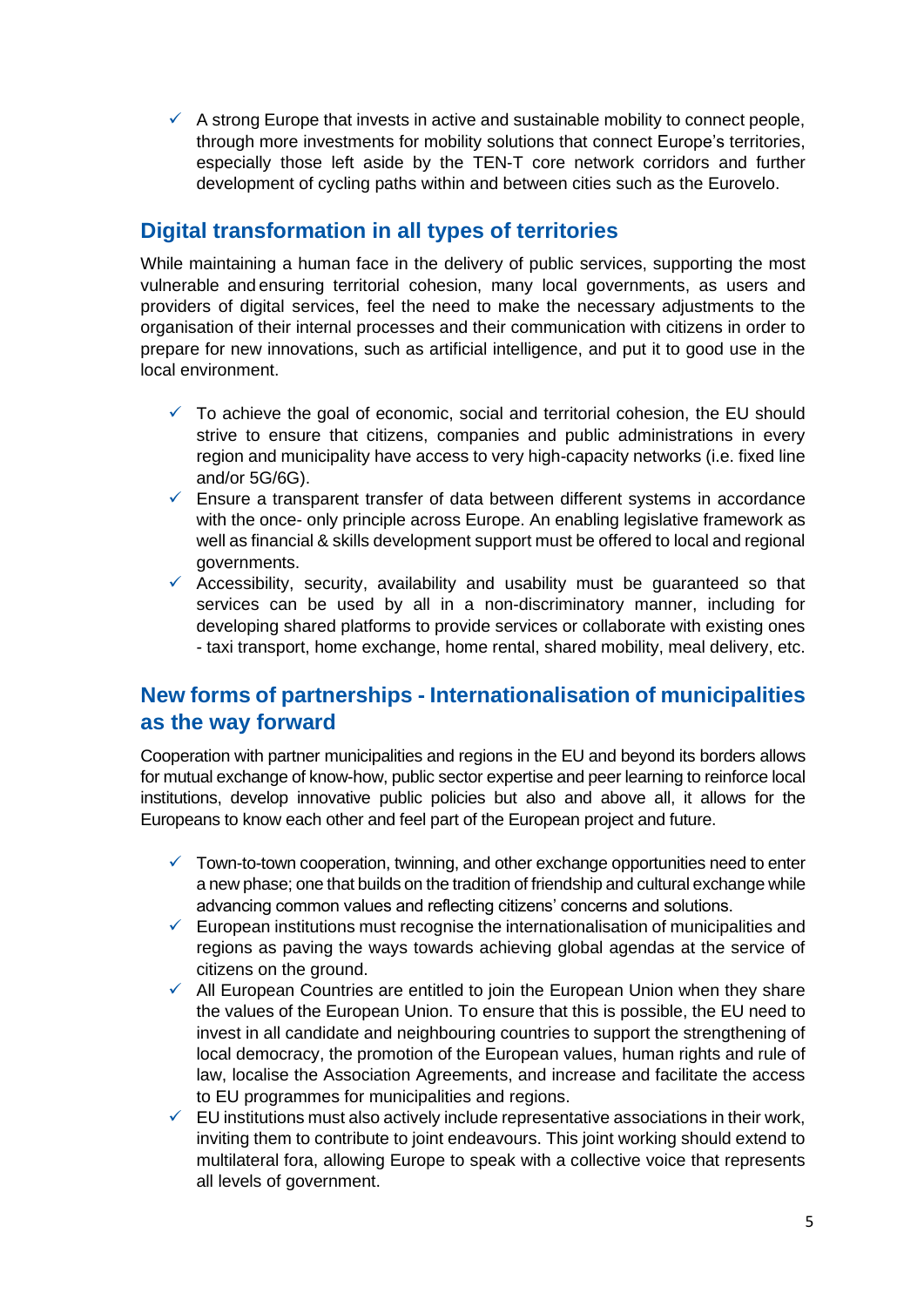# **A reaffirmed fundamental role of local and regional public services – giving capacity to local and regional governments**

The continued provision of services of general interest to citizens has been crucial during the Covid-19 crisis. We acknowledge the Commission's efforts to relax the rules on state aid, thus allowing Member States and local and regional governments to introduce support measures during the pandemic. The European Union should also take the protection of local and regional public services into account when negotiating Free Trade Agreements with international partners.

- $\checkmark$  Social dialogue, properly funded health care systems, protection of workers, unemployed and vulnerable people must remain at the heart of the European project.
- $\checkmark$  The coordinated implementation of the European pillar of social rights involving Member States will also be essential in the coming years.
- $\checkmark$  Mobility between territorial officials and administrations should be encouraged by the EU to ensure innovation in territorial public policies.

#### **Specific financial support to local governments for sustainable investments**

In Europe, subnational governments' public spending represented 1.2% of GDP before the Covid-19 pandemic, which was already estimated to be quite low by the OECD. It is likely that their capacity to invest will be seriously impacted in the mid to long term by this crisis. In the EU, local governments are responsible for 45% of public investments.

- $\checkmark$  If we truly wish to achieve the green and digital transitions, national governments and the EU must make all possible support available to municipalities and regions to develop their capacities to invest for sustainable development.
- $\checkmark$  EU funding conditions should be adapted to the size of the projects and the capacity of local and regional governments. At the EU level, the Recovery and Resilience Facility and the activation of the general escape clause of the Stability and Growth Pact – meaning governments are temporarily exempted from rules constraining public debt and deficit – represent an opportunity for a reform of the EU economic governance framework. It must allow more room for local and regional governments to invest for long term sustainable development.
- $\checkmark$  At national level, Member States must take account of the needs and potential difficulties of local and regional governments to carry out long-term sustainable investments.
- $\checkmark$  European Municipalities and regions call for the creation of new financial means to finance long term sustainable investments such as public transport or active mobility infrastructures, energy retrofitting of buildings or other public infrastructure supporting the transition towards a circular economy (waste or water treatment). Such investments should open possibilities for very long-term loans by the European Investment Bank with very low interest rate and long-term depreciation.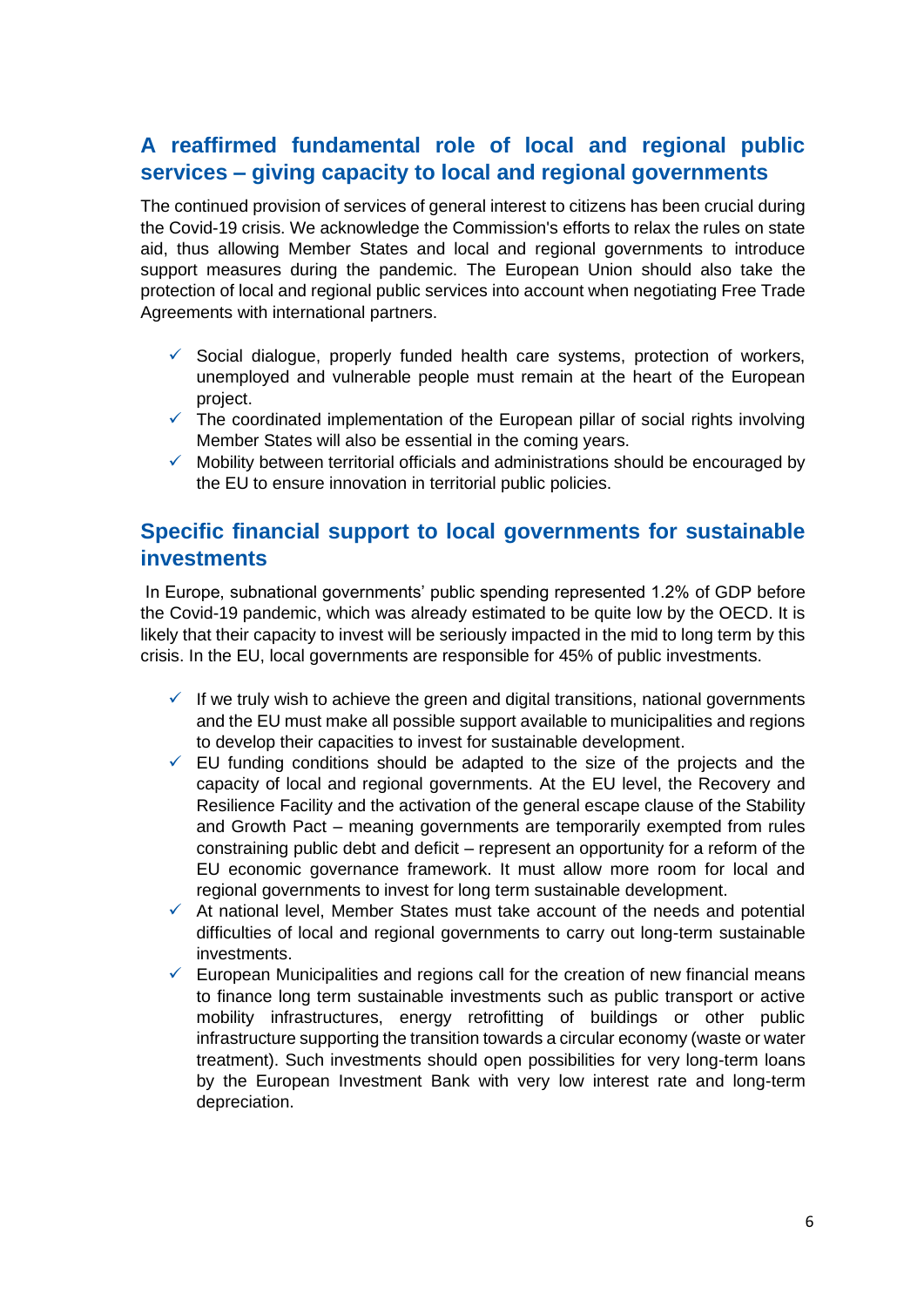# **Covid crisis as a trigger to change governance & dialogue with European institutions**

Systematic structured dialogues with European institutions must be set up when it comes to legislation and strategies that concern citizens and local and regional governments, from the design to the implementation and monitoring of these initiatives. The necessity to understand consequences and be involved in processes are crucial for subnational budgetary and public investment decisions.

- ✓ EU fiscal rules and reform recommendations defined in the Semester have a direct impact on the responsibilities of municipalities and regions (from the definition of social policies to housing or support to SMEs). Local and regional governments need to be fully involved in order to make the Semester a genuinely democratic exercise. Same goes for the Green Deal and its multiple directives, the Digital Decade or the Recovery & Resilience Facility.
- $\checkmark$  EU cohesion policy and other EU projects come to life in almost all regions of Europe: Mayors and Presidents of Regions are the best possible EU ambassadors to show to the citizens the added value and concrete contribution of the EU in their daily life. The EU must build on this.

#### **Enhanced dialogue on European affairs in Member States**

At the national level, further co-creation with local and regional governments and joint reflections on the territorial impact of EU legislations and strategies are necessary, where Member States' decisions are decisive – includes taking account of views of national representative associations of local and regional governments. This must be systematised on all legislations and initiatives affecting local and regional governments.

- $\checkmark$  Positions in the Council must reflect position developed with different tier of governments in the country; the partnership principle must be applied in all policies, as in cohesion policy.
- ✓ At local and regional levels, it means to further involve local stakeholders and citizens in the many policies developed to improve living conditions in our municipalities and regions, especially on European initiatives.

#### **Improving the representation and recognition of local and regional governments in Europe**

The Committee of the Regions is the official representative institution of local and regional governments, while the Council of European Municipalities and Regions is the federation of representative national associations of local and regional governments. Their role in financing, implementing and developing the EU's political agenda has to be recognised and their level of recognition in the European Governance system must be improved. Local and regional governments need a formal possibility of participating in the European legislative process beyond the Committee of the Regions.

 $\checkmark$  National representative associations of local and regional governments should lead in nominating representatives to the Committee of the Regions instead of national authorities, to ensure independence and good political and geographical balance.